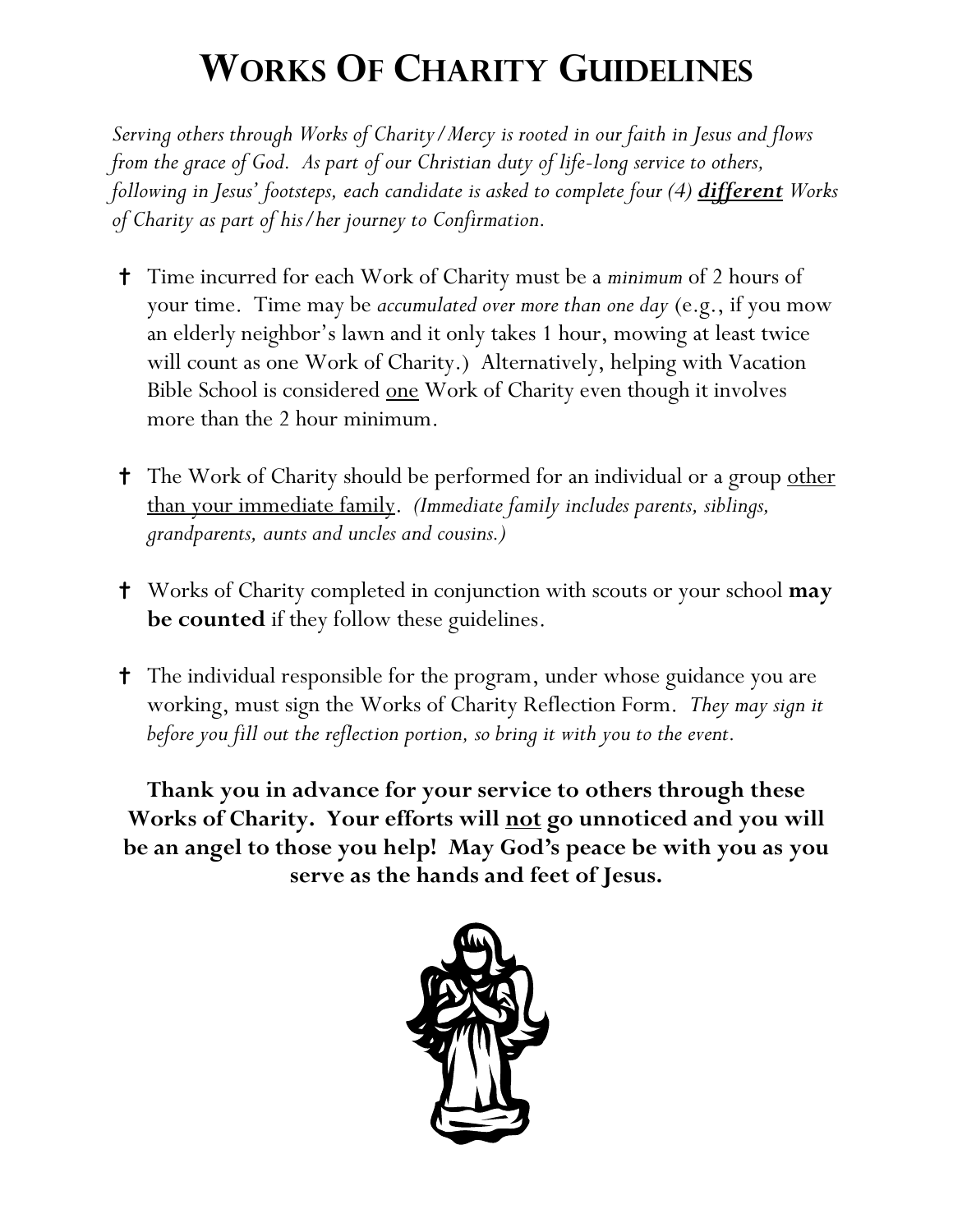*Please use the back of this page if you need more writing space. A typed report is also acceptable.*

| <b>Candidate's Name:</b> | Project # |  |
|--------------------------|-----------|--|
|                          |           |  |

**Name of person who supervised this service:\_\_\_\_\_\_\_\_\_\_\_\_\_\_\_\_\_\_\_\_\_\_\_\_\_\_\_**

**Supervisor's Signature:\_\_\_\_\_\_\_\_\_\_\_\_\_\_\_\_\_\_\_\_\_\_\_\_\_\_\_\_\_\_\_\_\_\_\_\_**

**What Work of Charity did you perform? How long did it take? \_\_\_\_\_\_\_**

**Describe your experience. Was this a Corporal or Spiritual Work of Mercy?**

**Do you think that you made a difference? Why or why not?**

**What did you learn about yourself in helping others?**

**How has this service experience enhanced your understanding of what it means to be a Confirmed Catholic?**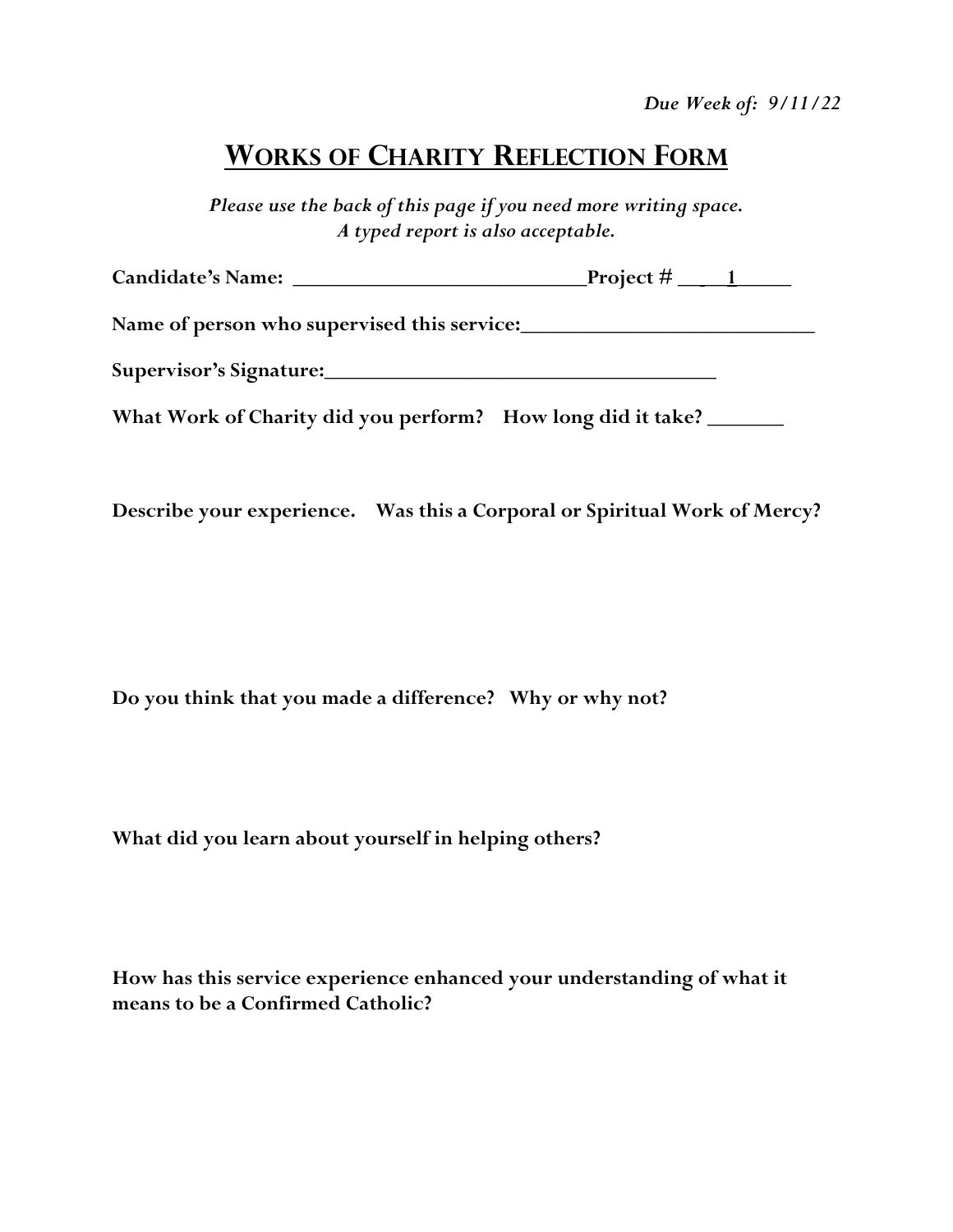*Please use the back of this page if you need more writing space. A typed report is also acceptable.*

|                                                             | Project $\#$ $\_\_2$ |  |
|-------------------------------------------------------------|----------------------|--|
| Name of person who supervised this service:                 |                      |  |
| Supervisor's Signature:                                     |                      |  |
| What Work of Charity did you perform? How long did it take? |                      |  |

**Describe your experience. Was this a Corporal or Spiritual Work of Mercy?**

**What did I learn from this experience?**

**Where did I see Jesus in the people I was serving? Could they see Jesus in me? Why?**

**What else can I do to help others?**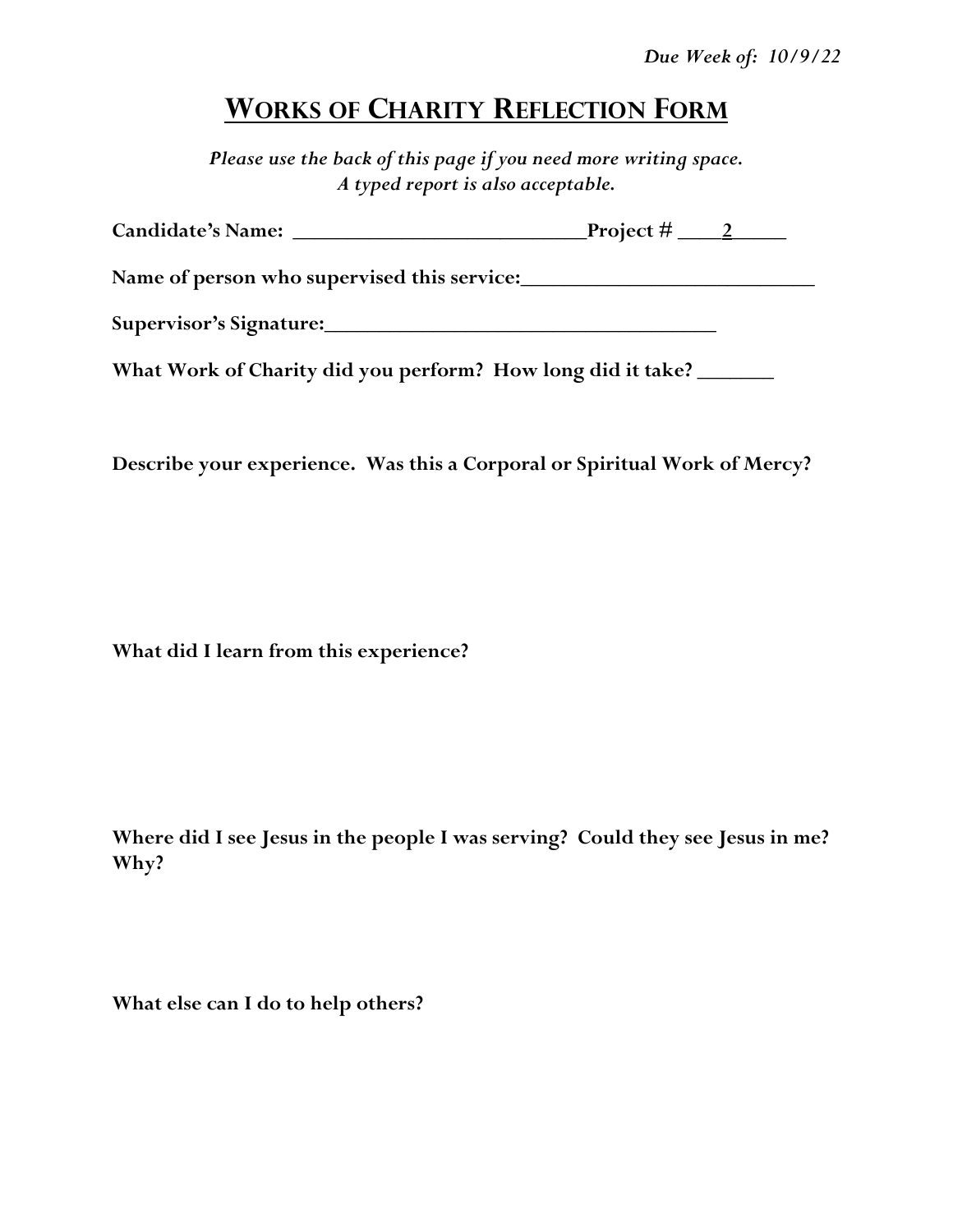*Please use the back of this page if you need more writing space. A typed report is also acceptable.*

| Candidate's Name: Names                                                                           | $\frac{1}{2}$ Project # $\frac{3}{2}$ |  |
|---------------------------------------------------------------------------------------------------|---------------------------------------|--|
| Name of person who supervised this service:<br><u>Name of person who supervised this service:</u> |                                       |  |
| Supervisor's Signature:                                                                           |                                       |  |
| What was your Work of Charity? How long did it take? ______                                       |                                       |  |

**Describe your experience. Was this a Corporal or Spiritual Work of Mercy?**

**Which fruits and/or gifts of the Holy Spirit were used to perform this work of charity?**

**Why did you choose this Work of Charity?**

**Now that I am getting closer to Confirmation and have been helping others, how do I think this will impact my lifestyle after Confirmation?**